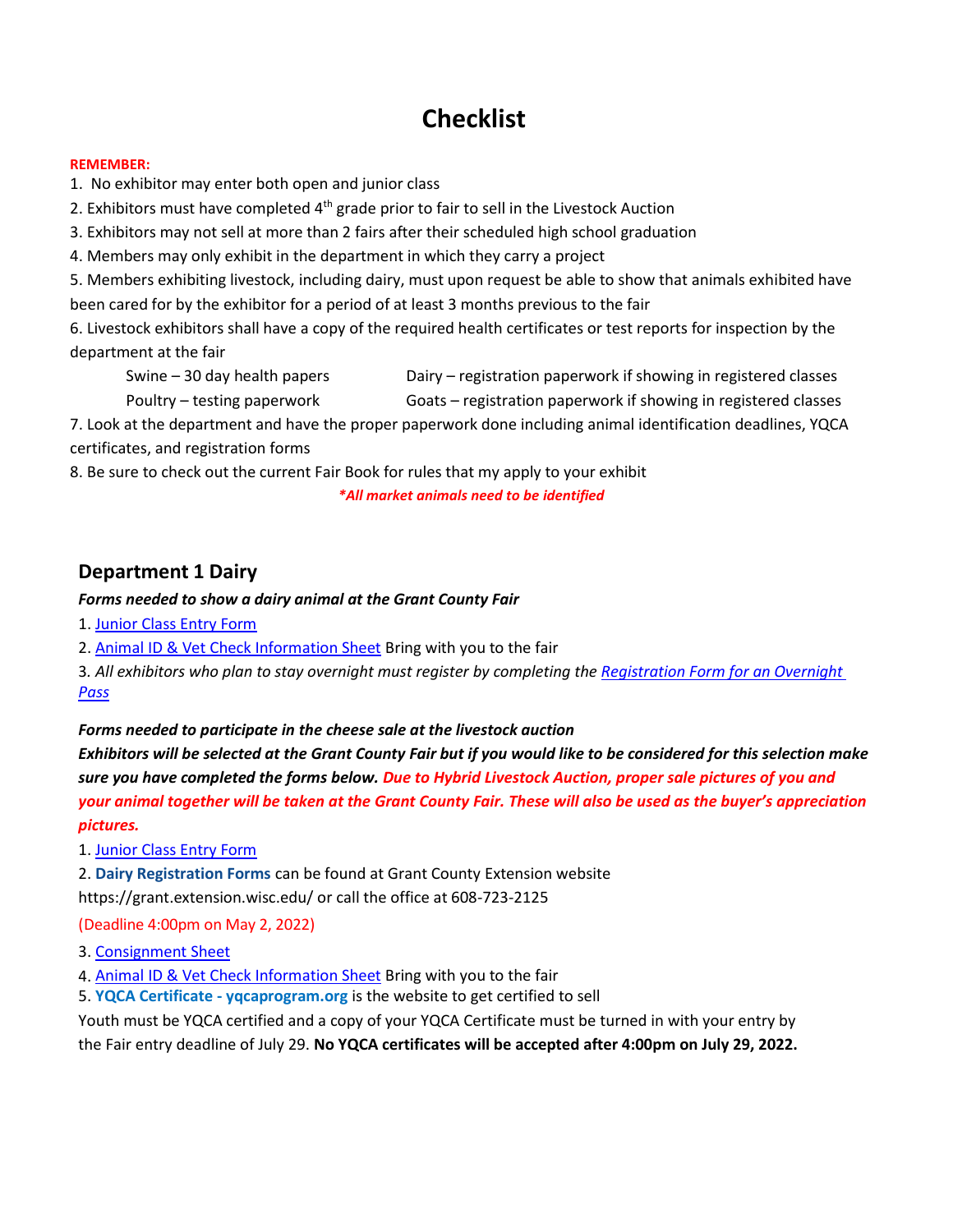### **Department 2 Beef Cattle**

#### *Forms needed to show a beef animal at the Grant County Fair*

Market class animals (steer or heifer) must have been identified. A completed identification form, picture of ID tag in the ear, and optional proof of weight must have been submitted to the Grant County Extension Office by January 7, 2022.

- 1. [Junior Class Entry](https://funonforty.co.grant.wi.gov/wp-content/uploads/Fairbook_Forms/2022_JUNIOR_CLASS_ENTRY_BLANK.pdf) Form
- 2. Animal ID & Vet Check [Information](https://funonforty.co.grant.wi.gov/wp-content/uploads/Fairbook_Forms/2022_ANIMAL_ID_VET_CHECK.pdf) Sheet Bring with you to the fair

3*. All exhibitors who plan to stay overnight must register by completing the [Registration](https://funonforty.co.grant.wi.gov/wp-content/uploads/Fairbook_Forms/2022_Overnight_Registration.pdf) Form for an Overnight [Pass](https://funonforty.co.grant.wi.gov/wp-content/uploads/Fairbook_Forms/2022_Overnight_Registration.pdf)*

*Forms needed to participate in the livestock auction. Due to Hybrid Livestock Auction, proper sale pictures of you and your animal together will be taken at the Grant County Fair. These will also be used as the buyer's appreciation pictures.*

- 1. [Junior Class Entry](https://funonforty.co.grant.wi.gov/wp-content/uploads/Fairbook_Forms/2022_JUNIOR_CLASS_ENTRY_BLANK.pdf) Form (with animal listed in a market class)
- 2. [Consignment Sheet](https://funonforty.co.grant.wi.gov/wp-content/uploads/Fairbook_Forms/2022_JUNIOR_FAIR_LIVESTOCK_AUCTION.pdf)
- 3. Animal ID & Vet Check [Information](https://funonforty.co.grant.wi.gov/wp-content/uploads/Fairbook_Forms/2022_ANIMAL_ID_VET_CHECK.pdf) Sheet Bring with you to the fair
- 4**. YQCA Certificate - yqcaprogram.org** is the website to get certified to sell

Youth must be YQCA certified and a copy of your YQCA Certificate must be turned in with your entry by the Fair entry deadline of July 29. **No YQCA certificates will be accepted after 4:00pm on July 29, 2022.**

### **Department 3 Swine**

#### *Forms needed to show swine at the Grant County Fair*

A completed identification form, RFID tagged, and picture of the RFID tag in the ear must be submitted to the Grant County Extension Office by 4:00pm on May 31, 2022.

- 1 [Junior Class Entry](https://funonforty.co.grant.wi.gov/wp-content/uploads/Fairbook_Forms/2022_JUNIOR_CLASS_ENTRY_BLANK.pdf) Form
- 2. Animal ID & Vet Check [Information](https://funonforty.co.grant.wi.gov/wp-content/uploads/Fairbook_Forms/2022_ANIMAL_ID_VET_CHECK.pdf) Sheet Bring with you to the fair
- 3. **YQCA Certificate - yqcaprogram.org** is the website to get certified to sell

Youth must be YQCA certified and a copy of your YQCA Certificate must be turned in with your entry by

the Fair entry deadline of July 29. **No YQCA certificates will be accepted after 4:00pm on July 29, 2022.** 4*. All exhibitors who plan to stay overnight must register by completing th[eRegistration](https://funonforty.co.grant.wi.gov/wp-content/uploads/Fairbook_Forms/2022_Overnight_Registration.pdf) Form for an Overnight Pass*

*Forms needed to participate in the livestock auction. Due to Hybrid Livestock Auction, proper sale pictures of you and your animal together will be taken at the Grant County Fair. These will also be used as the buyer's appreciation pictures.*

- 1 [Junior Class Entry](file://///uwshare01/FairShares/FairBook/2022%20Fair_Book/2022Forms/2022FinishedForms_PDF/2022_JUNIOR_CLASS_ENTRY_BLANK.pdf) Form (with animal listed in a market class)
- 2. [Consignment Sheet](https://funonforty.co.grant.wi.gov/wp-content/uploads/Fairbook_Forms/2022_JUNIOR_FAIR_LIVESTOCK_AUCTION.pdf)
- 3. Animal ID & Vet Check [Information](https://funonforty.co.grant.wi.gov/wp-content/uploads/Fairbook_Forms/2022_ANIMAL_ID_VET_CHECK.pdf) Sheet Bring with you to the Fair.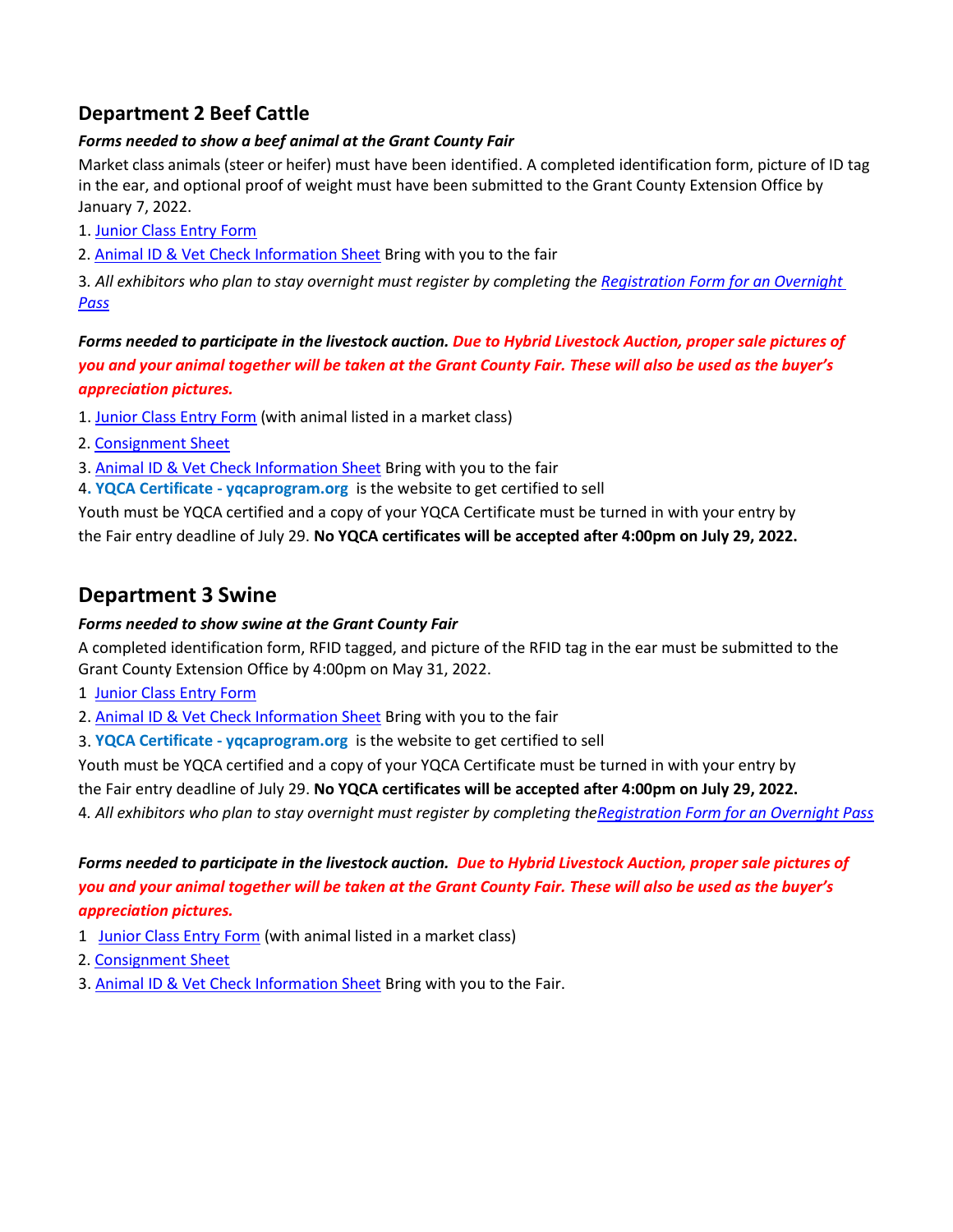# **Department 4 Sheep**

#### *Forms needed to show a sheep at the Grant County Fair*

Market class animals (wethers and market ewes) must be identified to show or sell. Sheep will be identified and weighed at the fairgrounds on May 7, 2022 between 9am – 11am.

- 1 [Junior Class Entry](https://funonforty.co.grant.wi.gov/wp-content/uploads/Fairbook_Forms/2022_JUNIOR_CLASS_ENTRY_BLANK.pdf) Form
- 2. Animal ID & Vet Check [Information](https://funonforty.co.grant.wi.gov/wp-content/uploads/Fairbook_Forms/2022_ANIMAL_ID_VET_CHECK.pdf) Sheet Bring with you to the Fair.
- 3. Animals must be identified with an official scrapie ear tag if they are sexually intact or over 12 months of age.

 4. *All exhibitors who plan to stay overnight must register by completing th[e Registration](https://funonforty.co.grant.wi.gov/wp-content/uploads/Fairbook_Forms/2022_Overnight_Registration.pdf) Form for an [Overnight](https://funonforty.co.grant.wi.gov/wp-content/uploads/Fairbook_Forms/2022_Overnight_Registration.pdf) Pass*

### *Forms needed to participate in the livestock auction. Due to Hybrid Livestock Auction, proper sale pictures of you and your animal together will be taken at the Grant County Fair. These will also be used as the buyer's appreciation pictures.*

- 1. [Junior Class Entry](file://///uwshare01/FairShares/FairBook/2022%20Fair_Book/2022Forms/2022FinishedForms_PDF/2022_JUNIOR_CLASS_ENTRY_BLANK.pdf) Form (with animal listed in a market class)
- 2. [Consignment Sheet](https://funonforty.co.grant.wi.gov/wp-content/uploads/Fairbook_Forms/2022_JUNIOR_FAIR_LIVESTOCK_AUCTION.pdf)
- 3. Animal ID & Vet Check [Information](https://funonforty.co.grant.wi.gov/wp-content/uploads/Fairbook_Forms/2022_ANIMAL_ID_VET_CHECK.pdf) Sheet Bring with you to the fair
- 4. Animals must be identified with an official scrapie ear tag if they are sexually intact or over 12 months of age.
- **5. YQCA Certificate - yqcaprogram.org** is the website to get certified to sell

Youth must be YQCA certified and a copy of your YQCA Certificate must be turned in with your entry by the Fair entry deadline of July 29. **No YQCA certificates will be accepted after 4:00pm on July 29, 2022.**

### **Department 5 Goats**

#### *Forms needed to show a goat at the Grant County Fair*

Market class animals must be identified to show or sell. Goats will be identified and weighed at the fairgrounds on May 7, 2022 between 9am – 11am.

- 1 [Junior Class Entry](https://funonforty.co.grant.wi.gov/wp-content/uploads/Fairbook_Forms/2022_JUNIOR_CLASS_ENTRY_BLANK.pdf) Form
- 2. Animal ID & Vet Check [Information](https://funonforty.co.grant.wi.gov/wp-content/uploads/Fairbook_Forms/2022_ANIMAL_ID_VET_CHECK.pdf) Sheet Bring with you to the fair.
- 3. Animals must be identified with an official scrapie ear tag if they are sexually intact or over 12 months of age.
- 4. *All exhibitors who plan to stay overnight must register by completing th[eRegistration](https://funonforty.co.grant.wi.gov/wp-content/uploads/Fairbook_Forms/2022_Overnight_Registration.pdf) Form for an Overnight Pass*

### *Forms needed to participate in the livestock auction. Due to Hybrid Livestock Auction, proper sale pictures of you and your animal together will be taken at the Grant County Fair. These will also be used as the buyer's appreciation pictures.*

- 1. [Junior Class Entry](file://///uwshare01/FairShares/FairBook/2022%20Fair_Book/2022Forms/2022FinishedForms_PDF/2022_JUNIOR_CLASS_ENTRY_BLANK.pdf) Form (with animal listed in a market class)
- 2. [Consignment Sheet](file://///uwshare01/FairShares/FairBook/2022%20Fair_Book/2022Forms/2022FinishedForms_PDF/2022_JUNIOR_FAIR_LIVESTOCK_AUCTION.pdf)
- 3. Animal ID & Vet Check [Information](https://funonforty.co.grant.wi.gov/wp-content/uploads/Fairbook_Forms/2022_ANIMAL_ID_VET_CHECK.pdf) Sheet Bring with you to the Fair.

4. Animals must be identified with an official scrapie ear tag if they are sexually intact or over 12 months of age.

5**. YQCA Certificate - yqcaprogram.org** is the website to get certified to sell

Youth must be YQCA certified and a copy of your YQCA Certificate must be turned in with your entry by the Fair entry deadline of July 29. **No YQCA certificates will be accepted after 4:00pm on July 29, 2022.**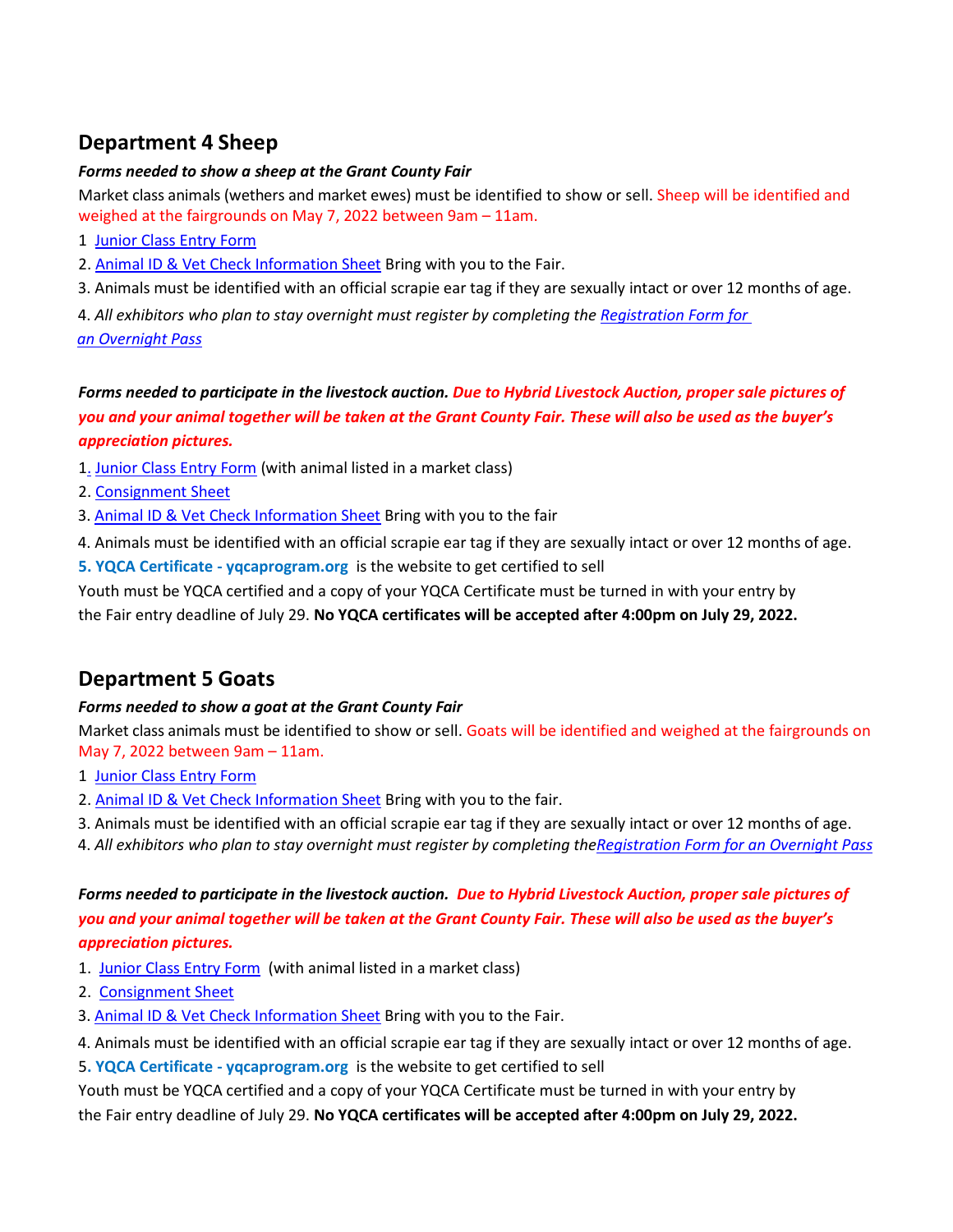## **Department 6 Horse and Pony**

#### *Forms needed to show a horse or pony at the Grant County Fair*

- 1. **Horse Identification Forms** can be found at Grant County Extension website https://grant.extension.wisc.edu/ or call the office at 608-723-2125. (Deadline is 4:00pm on May 2, 2022)
- 2. [Junior Class Entry](https://funonforty.co.grant.wi.gov/wp-content/uploads/Fairbook_Forms/2022_JUNIOR_CLASS_ENTRY_BLANK.pdf) Form
- 3. Animal ID & Vet Check [Information](https://funonforty.co.grant.wi.gov/wp-content/uploads/Fairbook_Forms/2022_ANIMAL_ID_VET_CHECK.pdf) Sheet Bring with you to the fair.
- 4. **Coggins Test Papers. Send in a copy to the Grant County Extension Office. Deadline is July 29 at 4pm.** Exhibitors must attend one county horse project meeting and two riding practices or clinics with their designated horse/pony in order to exhibit at the Grant County Fair. The animal must not have been exhibited or shown by anyone other than the immediate family after May 1 in the current year.

### **Department 7 Poultry**

#### *Forms needed to show poultry at the Grant County Fair*

There will be more information to come on identifying birds and pullorum testing. (Typically in June/July)

1. [Junior Class Entry](https://funonforty.co.grant.wi.gov/wp-content/uploads/Fairbook_Forms/2022_JUNIOR_CLASS_ENTRY_BLANK.pdf) Form

2. Animal ID & Vet Check [Information](https://funonforty.co.grant.wi.gov/wp-content/uploads/Fairbook_Forms/2022_ANIMAL_ID_VET_CHECK.pdf) Sheet Flock certification or negative test indicating the flock is pullorumtyphoid free. Bring with you to the fair.

*Forms needed to participate in the livestock auction. Due to Hybrid Livestock Auction, proper sale pictures of you and your animal together will be taken at the Grant County Fair. These will also be used as the buyer's appreciation pictures.*

- 1.[Junior Class Entry](https://funonforty.co.grant.wi.gov/wp-content/uploads/Fairbook_Forms/2022_JUNIOR_CLASS_ENTRY_BLANK.pdf) Form (with animal listed in a market class)
- 2. [Consignment Sheet](file://///uwshare01/FairShares/FairBook/2022%20Fair_Book/2022Forms/2022FinishedForms_PDF/2022_JUNIOR_FAIR_LIVESTOCK_AUCTION.pdf)
- 3. Animal ID & Vet Check [Information](https://funonforty.co.grant.wi.gov/wp-content/uploads/Fairbook_Forms/2022_ANIMAL_ID_VET_CHECK.pdf) Sheet Bring with you to the fair
- 4. A Copy of the Flock certification or negative test indicating the flock is pullorum-typhoid free. Bring with you to the Fair (the Fair will keep the copy.) More information to come on testing.

5**. YQCA Certificate - yqcaprogram.org** is the website to get certified to sell

Youth must be YQCA certified and a copy of your YQCA Certificate must be turned in with your entry by the Fair entry deadline of July 29. **No YQCA certificates will be accepted after 4:00pm on July 29, 2022** 

# **Department 8 Rabbits**

### *Forms needed to show a rabbit at the Grant County Fair*

Identify rabbits at the Fairgrounds. (Animals can be identified once per year typically in late June/July.)

- 1. [Junior Class Entry](https://funonforty.co.grant.wi.gov/wp-content/uploads/Fairbook_Forms/2022_JUNIOR_CLASS_ENTRY_BLANK.pdf) Form
- 2. Animal ID & Vet Check [Information](https://funonforty.co.grant.wi.gov/wp-content/uploads/Fairbook_Forms/2022_ANIMAL_ID_VET_CHECK.pdf) Sheet (Animal must have tattoo ID.) Bring with you to the Fair.

### *Forms needed to participate in the livestock auction. Due to Hybrid Livestock Auction, proper sale pictures of you and your animal together will be taken at the Grant County Fair. These will also be used as the buyer's appreciation pictures.*

- 1. [Junior Class Entry](https://funonforty.co.grant.wi.gov/wp-content/uploads/Fairbook_Forms/2022_JUNIOR_CLASS_ENTRY_BLANK.pdf) Form (with animal listed in a market class)
- 2. [Consignment Sheet](file://///uwshare01/FairShares/FairBook/2022%20Fair_Book/2022Forms/2022FinishedForms_PDF/2022_JUNIOR_FAIR_LIVESTOCK_AUCTION.pdf)
- 3. Animal ID & Vet Check [Information](https://funonforty.co.grant.wi.gov/wp-content/uploads/Fairbook_Forms/2022_ANIMAL_ID_VET_CHECK.pdf) Sheet Bring with you to the Fair.
- 4. **YQCA Certificate - yqcaprogram.org** is the website to get certified to sell

Youth must be YQCA certified and a copy of your YQCA Certificate must be turned in with your entry by the Fair entry deadline of July 29. **No YQCA certificates will be accepted after 4:00pm on July 29, 2022.**